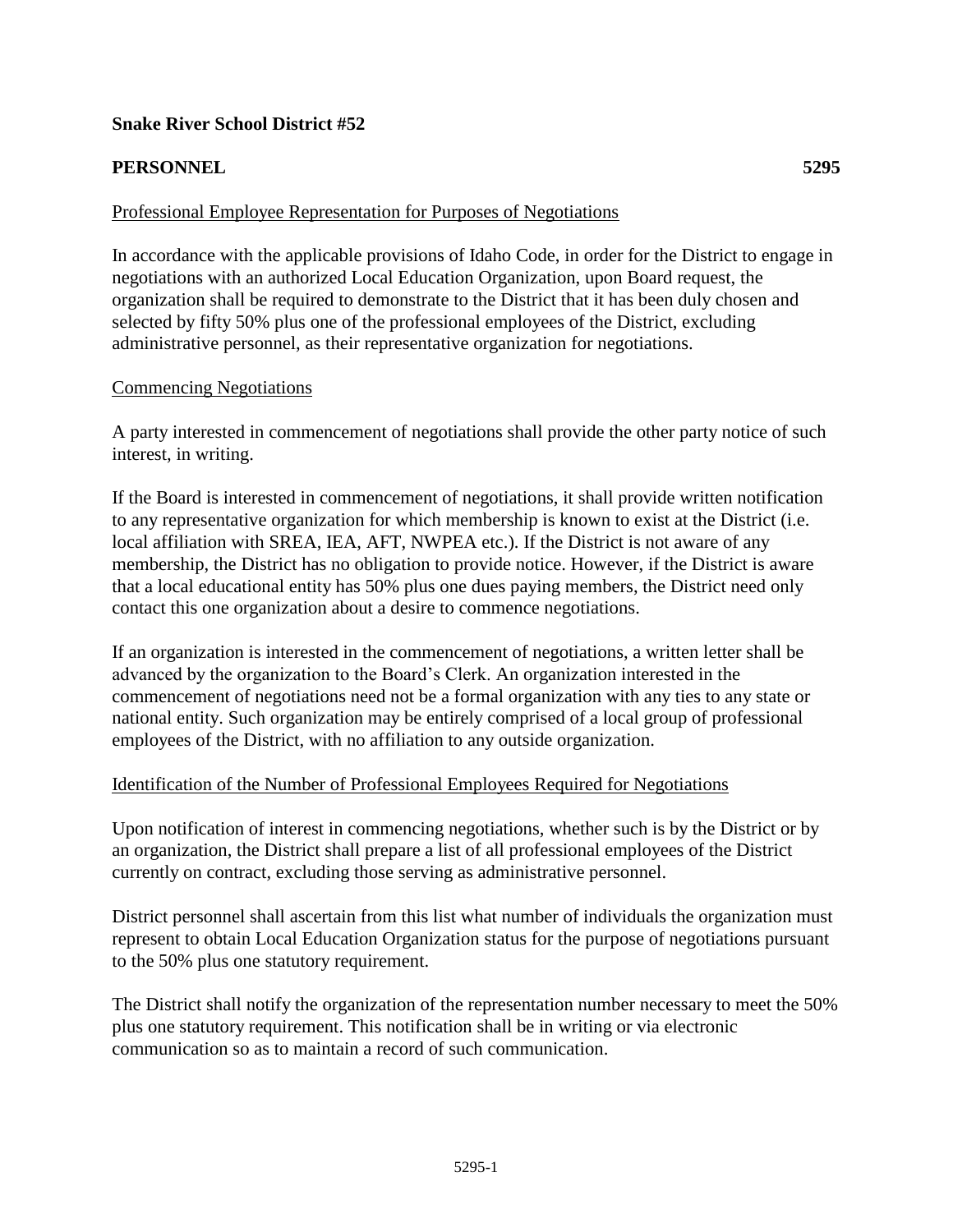If an employee is a partial administrative FTE and a partial teaching FTE, and is counted as such on the District's State reporting, the District may include the partial teaching FTE, only to the extent of the percentage of the partial teaching FTE, in the listing and calculation for representative status.

If any question arises as to the number of professional employees required to reach the 50% plus one representative status, a meeting shall be held between a District representative(s) and representation of the organization to review the manner in which the figure was reached.

# Obtaining Authorizations and Representative Status

The organization's process for obtaining authorization for representative status for the purposes of negotiations must include the following:

- 1. Representation authority for the purpose of negotiations must be documented in writing.
- 2. Representation authority for the purpose of negotiations must be associated with the current or immediate previous school year in question, even if such is contended to be continuing or rolling. The current or immediate previous school year's representation authority status shall be noted on the written authorization from the professional employee.
- 3. For representation status for the purpose of negotiations, the subject employee need not be a member, dues paying or otherwise, of any official labor organization, association or union.

Both parties shall keep in mind a number of additional considerations from the Code of Ethics for Idaho Professional Educators and the Idaho Right to Work Laws which indicate:

- 1. Unethical conduct includes willfully interfering with the free participation of colleagues in professional associations.
- 2. The right to work shall not be subject to undue restraint or coercion.
- 3. The right to work shall not be infringed or restricted in any way based on membership, affiliation, or financial support of a labor organization or the refusal of the same.
- 4. No person shall be required, as a condition of employment or continuation of employment:
	- A. To resign or refrain from voluntary membership in, voluntary affiliation with, or voluntary financial support of a labor organization, or
	- B. To become or remain a member of a labor organization, or
	- C. To pay any dues, fees, assessments, or other charges of any kind or amount to a labor organization, or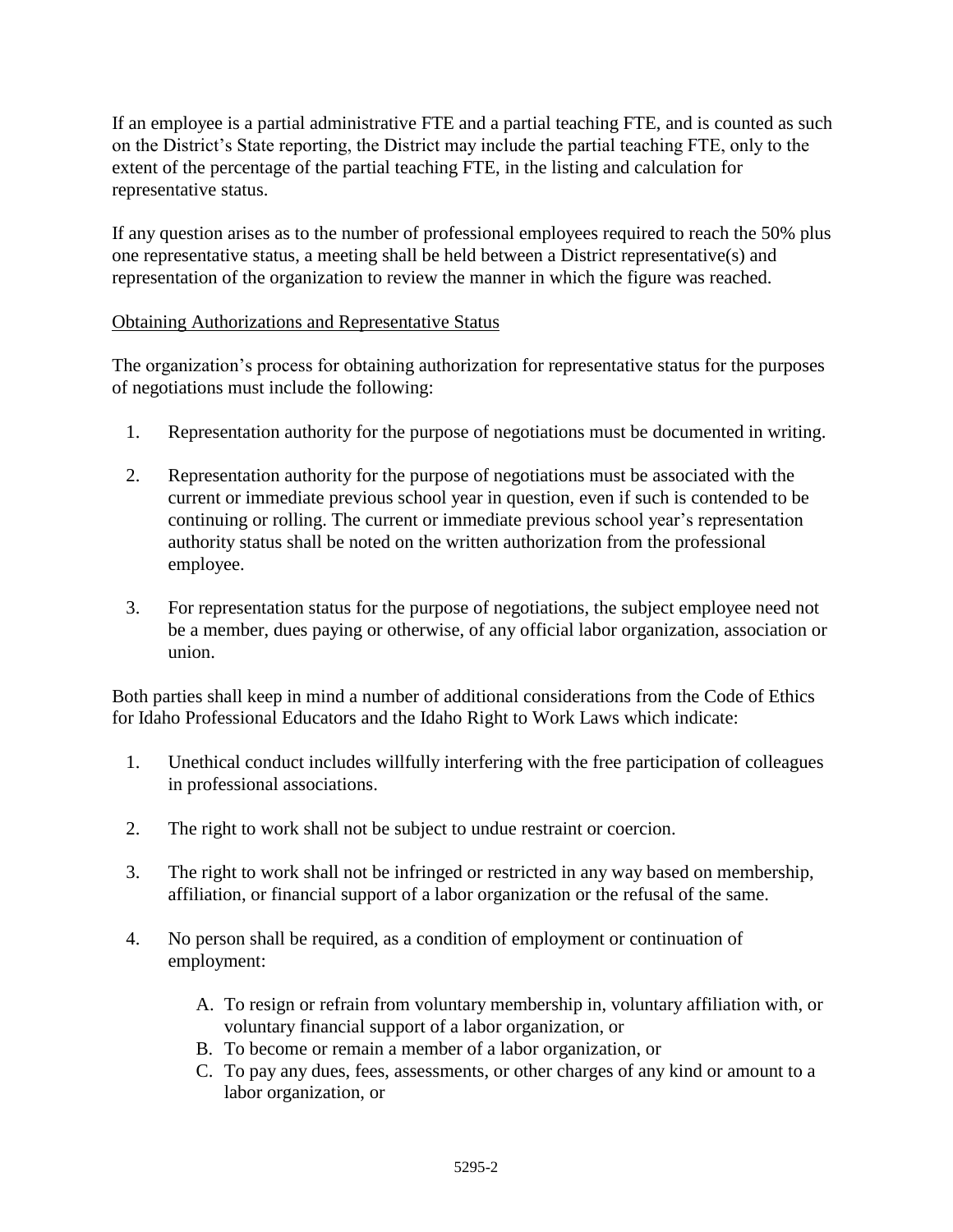- D. To pay to any charity or other third party, in lieu of such payments, any amount equivalent to or a pro-rata portion of dues, fees, assessments, or other charges regularly required of members of a labor organization, or
- E. To be recommended, approved, referred, or cleared by or through a labor organization.
- 5. It is unlawful to deduct from the compensation of any employee any fees, assessments, or other charges paid over to a labor organization, unless the employee has first provided the District with a signed written authorization. The employee may revoke the authorization for withholding at any time by giving written notice of such revocation to the District.
- 6. It is unlawful for any person, by any threatened or actual intimidation or by any damage or threatened damage to the property of an employee/prospective employee or the family of an employee/prospective employee, to compel or attempt to compel an employee to join, affiliate, or financially support a labor organization or to refrain from doing so.
- 7. It is unlawful to cause or attempt to cause an employee to be denied employment or discharged from employment because of support or nonsupport of a labor organization by inducing or attempting to induce any other person to refuse to work with an employee.

# Neutral Party Selection

The District shall create a list of three neutral individuals from which one will be selected by the parties to serve as the "Neutral Party", the individual responsible for reviewing and determining if the organization has met the representative status of 50% plus one as required by statute.

This list shall be prepared in writing and all such individuals on the list shall have been contacted to assure their willingness and capability to perform such duties and:

- 1. Such neutral individual shall not be or have been a former employee with the District and shall not have a spouse, parent, child, or grandchild who is or has been a former employee of the District.
- 2. Such neutral individual shall not be or have been a former employee or member of any affiliated state organization or fellow local organization affiliated with a state organization associated with the local organization seeking representative status and likewise shall not have a spouse, parent, child or grandchild who is or has been a former employee or member of the affiliated state organization or a fellow local organization associated with the state organization.
- 3. Such neutral individual list shall be generated from a review of local current and/or former public officials and public citizens who serve the community. Examples may include but not be limited to: local city council members or employees, local mayor or mayor's office employees, local legislators, employees of the State Department of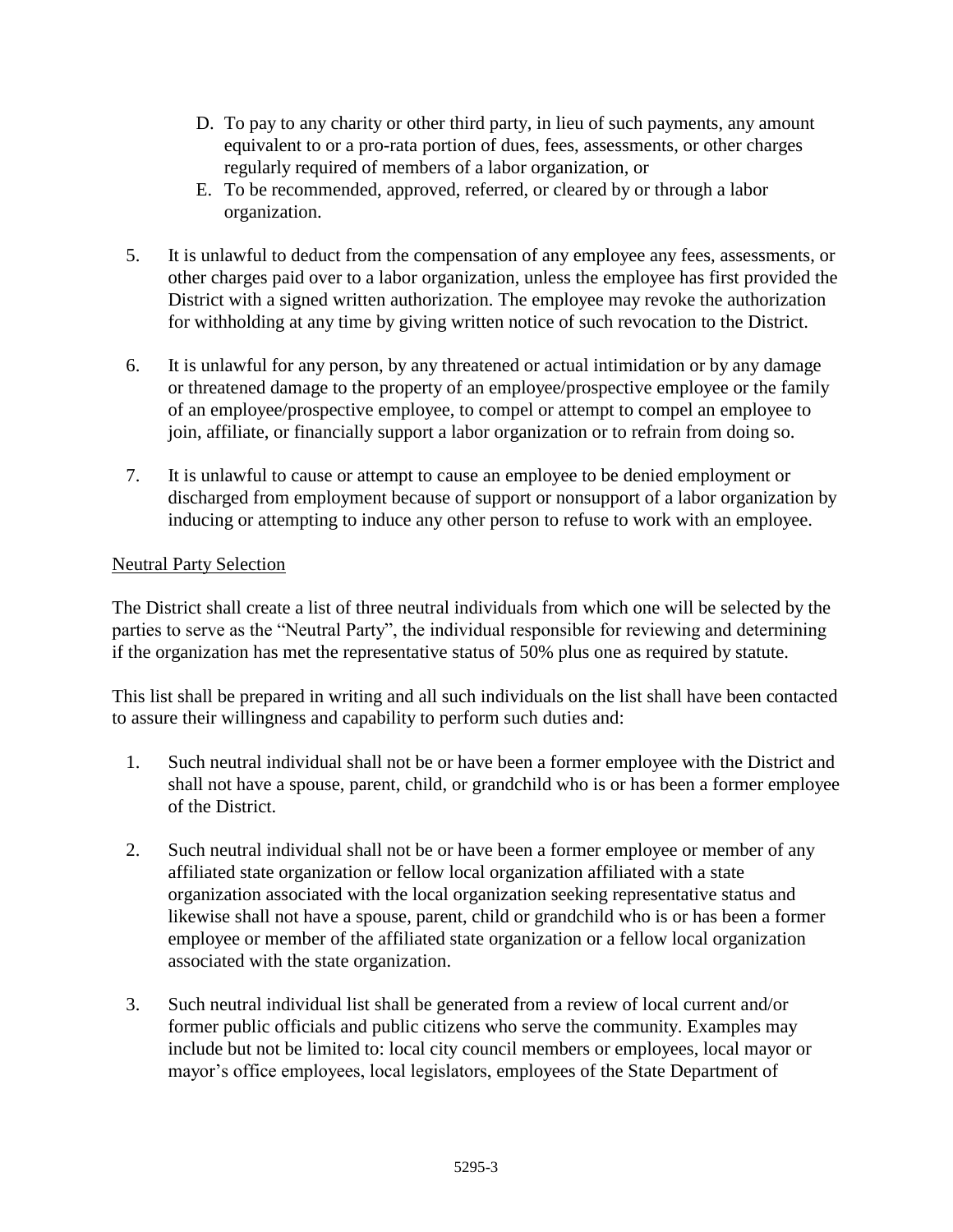Education, employees of the State Board of Education, local judges or county clerk's, officials or officers at a local banking institution, etc.

A meeting shall be held between a District representative(s) and representatives of the organization seeking to obtain Local Education Organization status. At such meeting, the written list of neutral individuals will be provided and discussed. If the parties cannot mutually agree to select one of the individuals from the list, the parties shall take alternative turns, each striking one individual from the list to leave a final selection, with the organization seeking to obtain representative status having the first option to strike a name. The final name left after each side has had the chance to strike one will serve as the Neutral Party responsible for determining if the organization has met the representative status of 50% plus one as required by statute.

Subsequent to selection of the neutral party, both the District and organization shall sign written notification of the selection and neither party shall have communications, directly or indirectly, with the neutral party, absent the consent and participation of the other party.

# Neutral Party Review

Jointly, the District and the organization shall provide the Neutral Party with the following information to ascertain representative status:

- 1. The District shall provide, in writing, to the Neutral Party, the list of professional employees on contract, excluding administrative personnel, prepared pursuant to step number 2, above.
- 2. The organization shall provide, in writing, to the Neutral Party, the current or no older than two years authorization documentation, from each professional employee who has signed such, documenting authority to act as a representative for the purpose of negotiations.
- 3. The organization is not required to provide the current authorization documentation to the District or its administration, but may choose to do so if it so desires.
- 4. The District shall provide a copy of this policy as well as a copy of Section 33-1272, Idaho Code.

The neutral party shall then compare the list provided by the District and the current authorizations from the organization. Any authorizations that are older than two years shall not be counted in the establishment of representative status. Upon completion of the comparison, the neutral party shall prepare a written letter indicating the exact percentage of District Professional Employees, to the second decimal, that have provided written authorization to the organization to serve as a representative for negotiations purposes. This letter shall be notarized and jointly provided to the District and the organization seeking representation status for the purpose of negotiations.